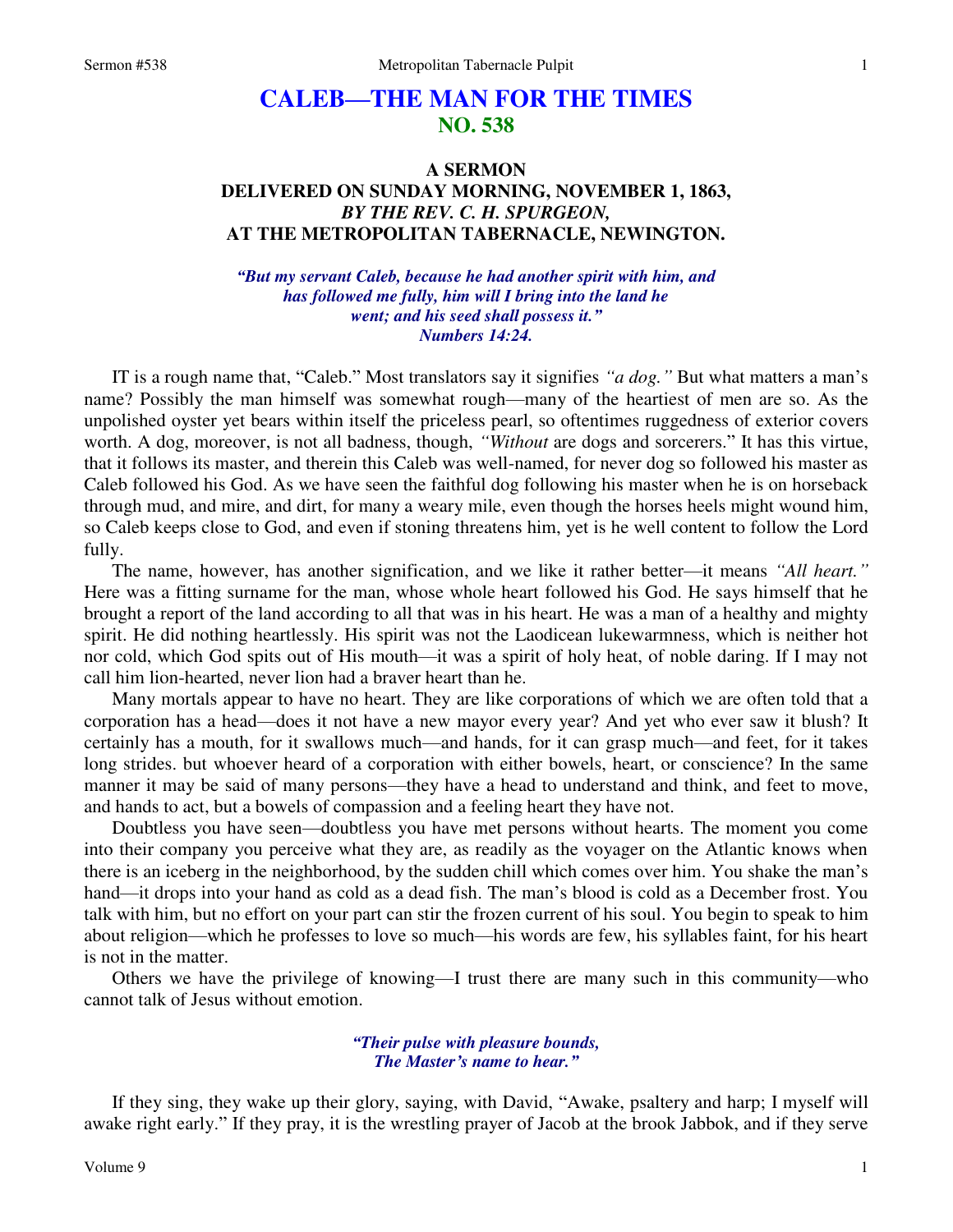their God, they carry out the words of the apostles, "Whatsoever you do, do it heartily, as unto God and not unto man." It is a *hearty* Caleb, then. We will rather interpret his name this way than the other, but if we put both together, he shall be *a dog* for faithfully following his God, but he shall be *all heart,* because he so fully follows his Lord.

There are three things about Caleb worthy of consideration, then—first, *his faithful following.* Secondly, *his favored reward*. And thirdly, *his inner character—*that which was the secret source of his following God, namely, that "he had another spirit."

**I.** First then let this brave veteran stand before us. let us look at him, and learn something of HIS FAITHFUL FOLLOWING OF HIS GOD.

Perceive, beloved, *he never went before his God*. That is presumption. The highest point to which the true believer ever comes is to walk *with* God, but never to walk *before* Him. It is true that we walk before the Lord in the land of the living, but that is in another sense, meaning *under His eyes.* We never run before God so as to outrun His providence and become the directors of our own steps. They who travel before the cloud will soon find other clouds lowering upon them. Those who leave the fiery pillar, and will be their own guides, shall soon be in the fire, without a guide to bring them out again.

We ought to *follow* the Lord. The sheep follow the shepherd. "He puts forth his own sheep," says Christ, "and goes before them, and they follow him." They follow as the soldier follows the captain. He points the road, leads the van, and bears the thick of the danger, while the faithful warrior keeps close behind. They follow as the disciple follows the Master, not teaching, nor discussing, or disputing, but sitting at His feet, believing that when He leads in the way of knowledge, it is a true and a right way, whereas if we seek to be wise beyond what is written, we make unto ourselves pits and traps, and fall into a snare.

Caleb followed the Lord. Many others do the same, but then they cannot win that adverb, which is Caleb's golden medal—he followed the Lord, *"fully,"* says one text, *"wholly,"* says another. Some of us follow the Lord, but it is a great way off, like Peter, or now and then as did Saul the king. We are not constant. We have not given our whole heart to God. The essence then of the man's faithful following lies in the adverb, *"fully."* And here, by your leave, in explaining this word *"wholly,"* I shall follow the explanation of good Matthew Henry. I cannot think of a better, nor even of one so good, myself.

**1.** He followed the Lord wholly, that is, first of all, he followed Him *universally, without dividing*. Whatever his Master told him to do, he did.

## *"In all the Lord's appointed ways His journey he pursued."*

He did not say, "I will perform this duty and neglect the other. I will be faithful to my conscience and to my God upon this point, but that shall be left unto another day." He took the commandments as he found them, and if they were ten, he did not desire to make them nine. Nor did he want to change their order, and put that second which God had put first. He did not wish to divide the commands. What God had joined together, he did not desire to put asunder. He followed the Lord without picking and choosing, being universally obedient to his Master's law.

Brethren, I wish we could say the same of all professed Christians. You see Caleb was quite as ready to fight the giants as he was to carry the clusters. We have a host who are ready for sweet duties, pleasant exercises, and spiritual engagements, which bring joy and peace, are always very acceptable. But as for the fighting of giants—how many say, "I pray you have me excused." To defend Christ's cause against adversaries, to submit themselves to rebuke, to go up single-handed and fight against the Lord's foes—from this the many will draw back, and we are afraid there are some who draw back unto perdition, because they have never had the perfect heart given to them which is obedient to God in all His will.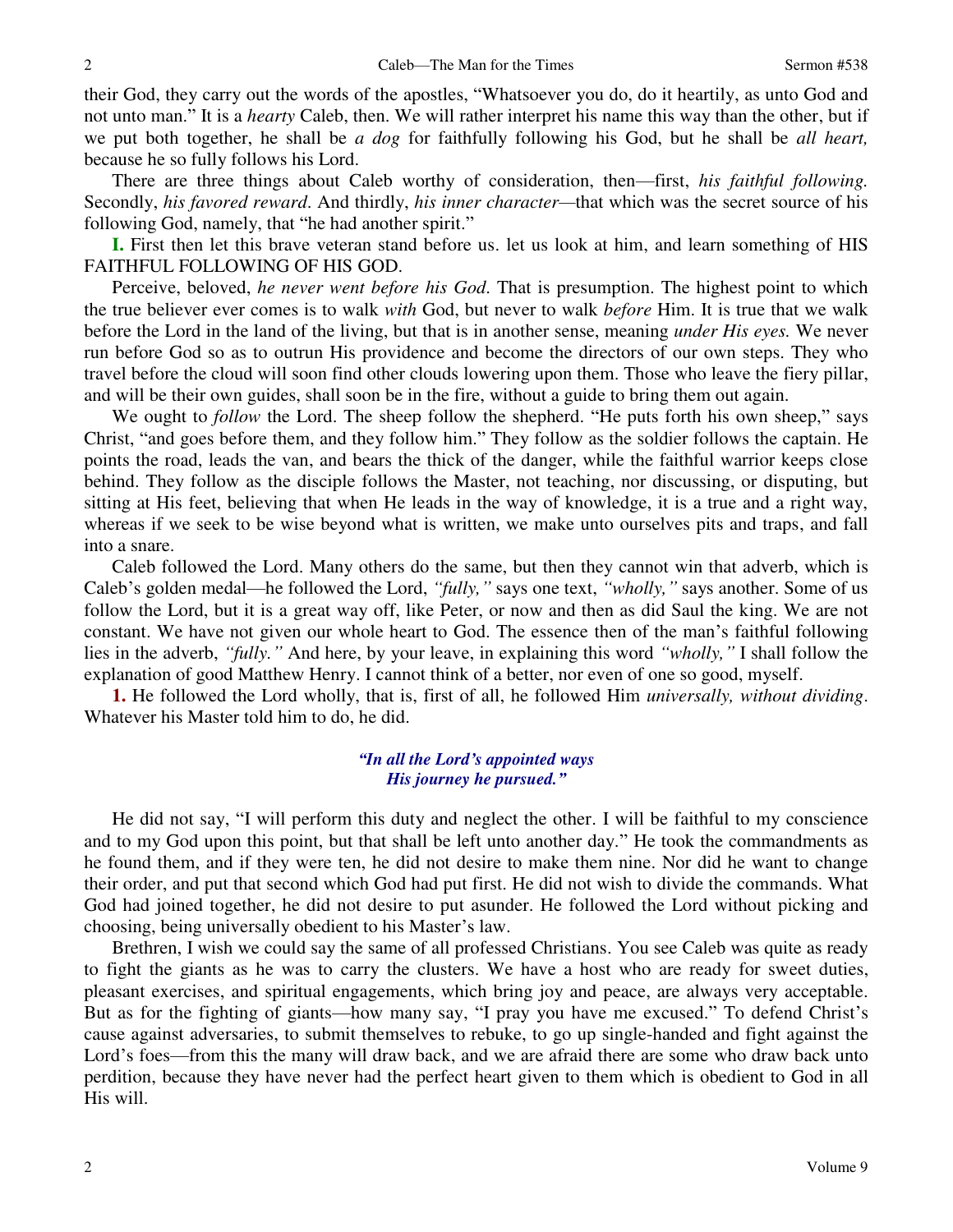If you have a servant who will choose which of your commands she will obey, she is rather the mistress than the servant. If you, dear brother, shall say concerning the Lord's will, "I will do this, and I will not do that," you do in fact make yourself master, the spirit of rebellion is in you. You have already erred and strayed from your Lord's ways, and set up the standard of revolt. Mind that you do not pierce yourself through with many sorrows.

Some excuse themselves for neglecting duties on the ground that they are non-essential—as if all *duty* was not essential to the perfect follower of Christ. "They are unimportant," says the man, "they involve nothing," whereas it often happens that the apparently unimportant duty is really the most important of all. Many a great lord, in the olden times, has given up his land on copyhold to his tenant, and perhaps the fee which was to be annually paid was to bring a small bird, or a peppercorn—in some cases it has been the bringing of a turf, or a green leaf.

Now, if the tenant should on the annual day refuse to do his homage, and say it was too trifling a thing to bring a peppercorn to the lord of the manor in fee, would he not have forfeited his estate, for he would have been setting himself up as superior owner, and asserting a right which his feudal lord would at once resist. It is even so—to quote a single instance—in the matter of believer's baptism. When the believer says, "Well, surely this is but a small thing, I may safely neglect it," does he not therein deny unto his sovereign Lord and Master that act of homage which, though it is simple in itself, is nevertheless full of meaning, because it is an acknowledgment of the superior rights of the great King?

Who told you it was nonessential? Who bade you neglect it? Surely it must be a spirit of darkness that talked with you! The Jew of old must not neglect circumcision. His child shall be cut off from the congregation of Israel unless the painful rite be performed. He must not refuse the Paschal Supper, for if he does, the destroying angel shall smite his household. And in that Passover everything must be observed. Not a bone must be broken. The creature must not be eaten raw, nor sodden at all with water. It must be roasted in the fire. It must be eaten with bitter herbs. There are minute particulars given, and every one of these having the solemn command of God upon them are to be carefully observed by the children of Israel throughout all generations.

Surely it must be so with Christian ordinances, and with the commands of the King of heaven. We cannot violate them with impunity. The spirit which would prompt us to neglect one of the least of them is of the devil, and leads down to hell—a spirit of partial obedience is a spirit of radical disobedience. The old prophet did but eat and drink at Bethel and that too, as he thought, upon prophetic authority, and yet the lion slew him because he rebelled against the express bidding of God.

We are not to imitate the Pharisee who tithed the mint, anise, and cumin, and then neglected the weightier matters of the law, but we are to remember that Jesus said, "These things ought you to have done, and not to have left the other undone." So that mint, and anise, and cumin, are still to be tithed. And still in the little as well as in the great our obedience to God is to be carried out. Take care, dear friends, that, like Caleb, you follow the Lord fully, that is, *universally, without dividing*.

Now may I put a question of conscience to all around me? Is there not something that I know to be my Master's will which I have not done? Brethren, is there not some command which as yet you have not obeyed? Some self-denying duty which you have shirked, some holy engagement for the good of your fellow men, or for your Lord's glory, which you have carelessly avoided? If it be so, do, I pray you, see to it, for you can never have the blessing of Caleb till you have the complete and universal spirit of obedience which Caleb had.

**2.** But secondly, Caleb followed the Lord fully, that is, *sincerely without dissembling*. He was no hypocrite. He followed the Lord with his whole heart. One of the safest tests of sincerity is found in a willingness to suffer for the cause. I suppose that the twelve spies met each other in the south part of the land and held a little consultation as to what should be the report they would bring up. Like twelve jurymen they were now to bring in their verdict, and ten of them were agreed, "It is a land that flows with milk and honey, but it eats up its inhabitants; it is full of giants with cities walled up to heaven, and it is impossible for us to take possession of it."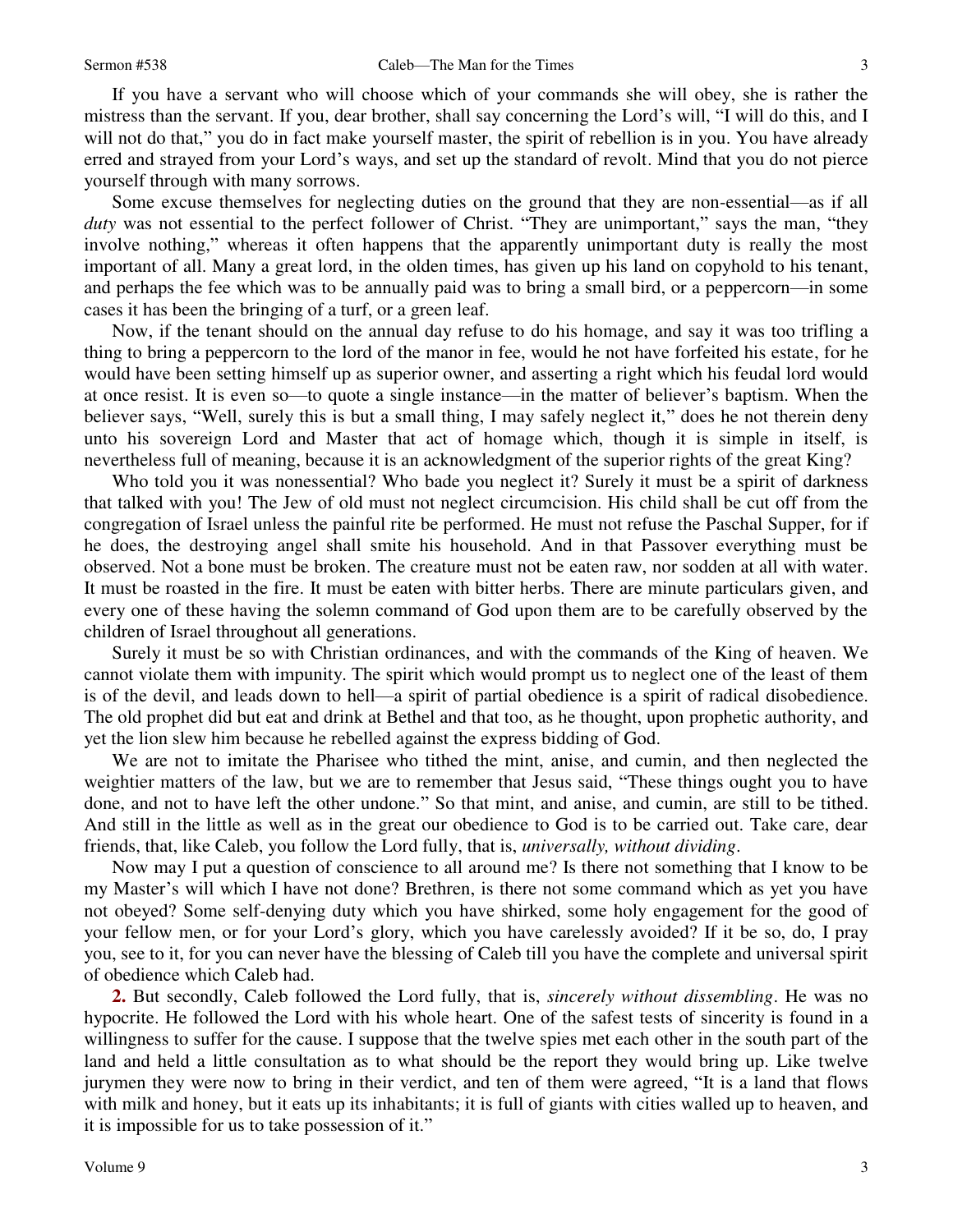Caleb and Joshua both dissent from that verdict. I cannot tell what were the arguments and the reasonings, what the banterings, and the jests, and the jeers, to which Caleb was exposed from the other ten princes, but we do know that when they came to give in their verdict Caleb dared to stand forth alone, and declare that such was not his testimony. Joshua appears to have said nothing, probably from prudential reasons, because, being the servant of Moses, the people would attach less importance to what he said, arguing that he was sure to take part with Moses, and would be biased by his superior.

Therefore Caleb stood out alone, and took the brunt of the tumult. How courageous was that man, who had only numbered forty summers, to put himself in opposition to the other ten princes, and declare in flat contradiction to them, "Let us go up; we are able to possess the land." When the people took up stones, and Joshua was forced to speak with Caleb, it was with no small peril, and required no little mental courage to stand up amidst the insults and jeers of the crowd, and still to bring up a good report of the land. Caleb followed the Lord sincerely.

O beloved, how many profess to follow God who follow Him without their hearts. The semblance of religion is often dearer to men than religion itself. As one says, many a man has spent five hundred pounds upon a picture of a beggar by Murillo, or a brigand by Salvator Rosa, who would not give a penny to a real beggar, and go out of their wits at the sight of a brigand. The picture of religion, the outward name of it, men will give much to maintain, but the reality of religion—ah! that is quite a different thing.

Many of our churches are surmounted with the cross in stone, but how few of the worshippers care to daily take up the cross of Christ daily and follow Him. We know religious men who are respected by the ungodly, not for their religion, but on account of some adventitious circumstance. It was not the religion itself they cared for. If you should take a bear in a cage into a town, men will pay their money to see it, but let it loose among them, and they will pay twice as much money to get rid of it.

So sometimes if a religious man has gift or ability, there are many who will regard and admire him, but not for his religion. Let the religion itself come abroad in the daily actions of his life, and then straightway they begin to abhor him. There is much false love to Jesus—much unhallowed profession. Let us remember, however, that the day is coming when all false profession will be destroyed. The fan in Christ's hands will leave none of the chaff remaining upon the wheat heap, and the great fire will not allow a single particle of dross to be unconsumed. Happy shall that man be whose faith was a real faith, whose repentance was sincere, whose obedience was true, who gave his heart, his whole heart to his Master's cause!

**3.** The third point is most noteworthy. Caleb followed the Lord wholly, that is, *cheerfully without disputing*. Those who serve God with a sad countenance, because they do what is unpleasant to them, are not His servants at all. Our God requires no slaves to grace His throne. He is the Lord of the empire of love. The angels of God serve Him with songs, not with groans. And God loves to have the joyful obedience of His creatures. In fact I will venture to say that that obedience which is not cheerful is disobedience, for the Lord looks at the heart of a thing, and if He sees that we serve Him from force, and not because we love Him, He will reject our offering.

That service which is coupled with cheerfulness is hearty service, and therefore true. Take away joy from the Christian, and you have taken away, I believe, that which is the test of his sincerity. If a man is driven to battle, he is no patriot, but he who marches into the fray with flashing eyes and a beaming face, singing, "It is sweet for one's country to die," proves himself to be sincere in his patriotism.

Cheerfulness, again, makes a man strong in service. It is to our service what oil is to the wheels of a railway carriage. Without its proportion of oil, the axle soon grows hot and accidents occur. And if there is not a holy cheerfulness to oil our wheels, we shall not be able to serve God with anything like power. The man who is cheerful in his service of God proves that obedience is his element.

I have seen the sea birds in stormy weather flying over the land with their huge heavy flapping wings. What a contrast between them and the lark, which as it mounts to heaven makes its wings vibrate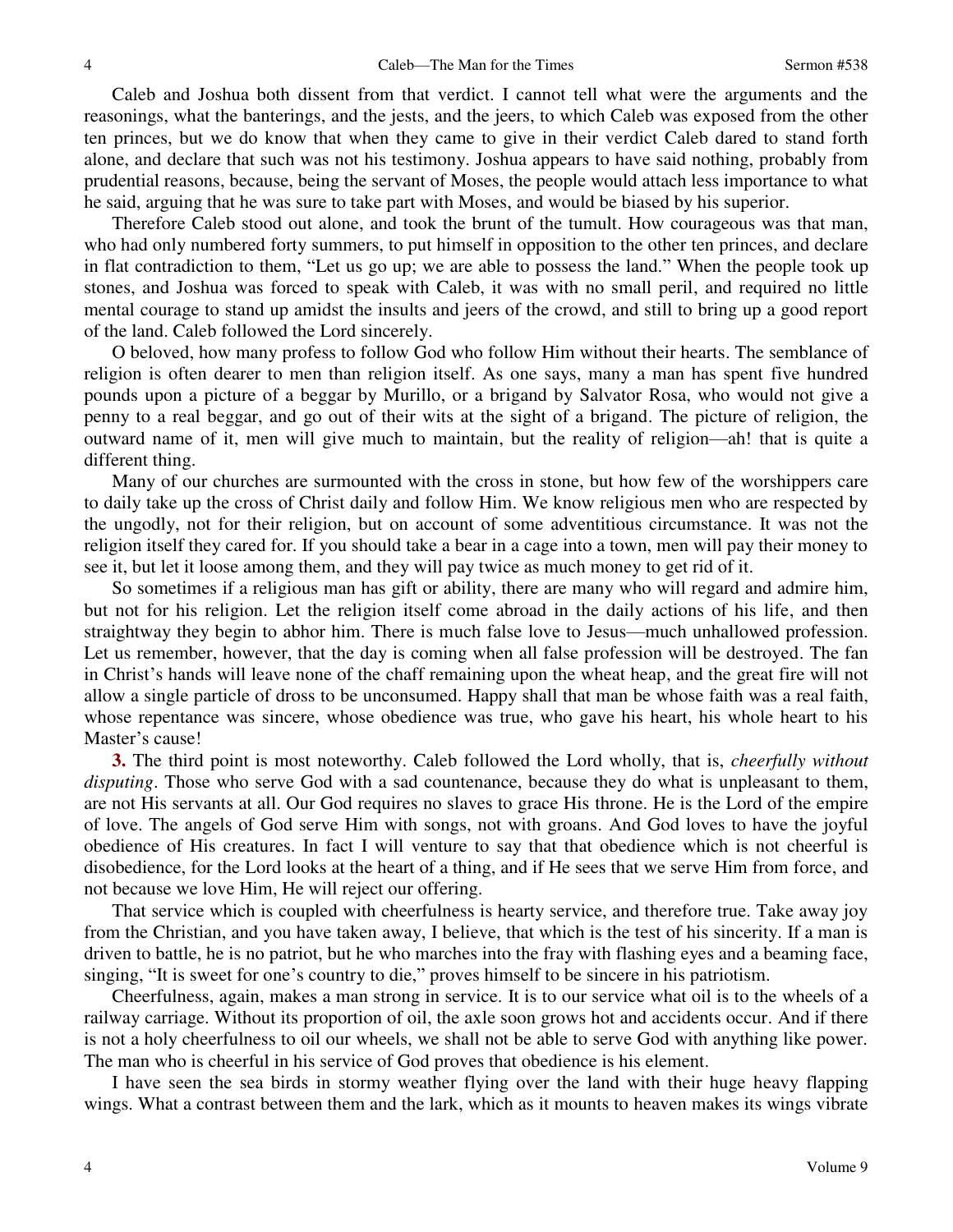many times in a moment, while these heavy broad-winged creatures fly as if they could not fly. They are out of their element. They long till again they shall be swimming upon the sea.

Some men in the service of God are like these heavy swans. Their wing goes every now and then with a sort of dying flap—there is no sprightliness of life in them. They are out of their element. Now God will never receive at our hands an obedience which is not consistent with our nature. Understand me, if it were possible for a man with an unspiritual nature, with a fallen nature, to perform the very same work which is performed by a saint, yet his nature would mar his act. God looks at the nature from which the act comes, and if He sees that it comes from a spiritual, renewed, regenerated nature, then He recognizes that obedience is our element, and so accepts our service.

Let me put this question round among you all. Brother, do you serve the Lord cheerfully? Frequently people give to the cause of God because they are asked. A guinea is dragged out of them. Do you think God cares for your guinea? You might as well have kept it. No blessing can come to you. When you give to the cause of God, do it cheerfully. He who gives must not give grudgingly, or else he has offered an unacceptable offering unto God. When you come out to week-night services, do you come because you should come, or do you love to come? This is the mark of the genuine child of God, the true Caleb—that he can sing—

> *"Make me to walk in Thy commands 'Tis a delightful road."*

The man has his heart right, he feels at home in the work of the Lord. Here is his joy—

### *"'Tis love that makes our cheerful feet In swift obedience move."*

Caleb was one of those who served the Lord cheerfully.

**4.** But now there is a fourth point, he followed the Lord *constantly without declining*. Having begun when he first started upon the search to exercise a truthful judgment, he persevered during the forty days of his spyship, and brought back a true report. Forty-five years he lived in the camp of Israel, but all that time he followed the Lord and never once consorted with murmuring rebels. And when his time came to claim his heritage at the age of eighty-five, the good old man is following the Lord fully. Still his speech betrays him. He shows a constant heart. God set his seal upon that man's soul in his youthful days, and he remained his God's when grey hairs adorned his brow.

Beloved, how many professors fail in this respect? They follow the Lord by fits and starts. They go out from us because they are not of us, for if they had been of us, doubtless they would have continued with us. They leap into religion as the flying fish leaps into the air. They fall back again into their sins, as the same fish returns to its element. They make a great flame for a time like the crackling of thorns, but lo! the flame has soon expired, for they are not like the miraculous bush which burned, God dwells not in them.

Caleb was kept by the power of God through faith unto salvation. He could say with Jude, "Now unto him who is able to keep me from falling, unto him be honor and glory forever and ever." He was not as some are, who imitate the lame beggar who limped all day in the streets to gather money, and then at night went to the thieves' kitchen, where all the dainty bits were brought out of the bag, the money flowed freely, and the wine and the good cheer was bought, then the rogue unloosed his lame leg, and danced as merrily as the rest.

No, Caleb was not of this kind. He did not limp in virtue nor leap in vice, his walk was always the same, and the way was always straight. God had delivered him from dissimulation, and had given him constancy in its place. How brightly he shone when he was left alone, faithful among the faithless. Even Joshua for a while is silent. But we may compare him, to use the metaphor of good old Gotthold—we may compare him to a tree. The wind had been blowing—it was a dreadful hurricane and Gotthold walked into a forest and saw many trees torn up by the roots. He marveled much at one tree which stood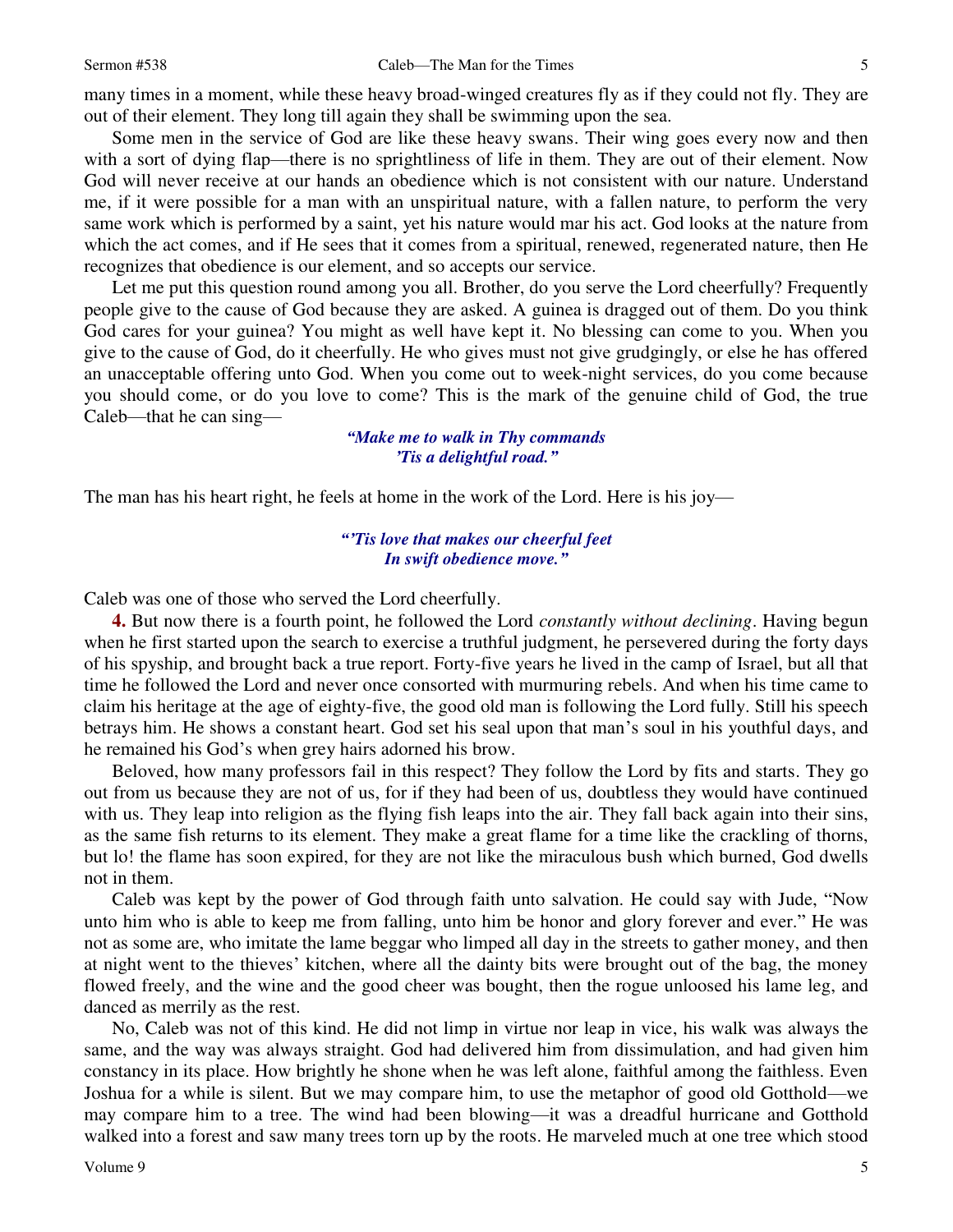alone, and yet had been unmoved in the tempest. He said, "How is this? The trees that were together have fallen and this alone stands fast!" He observed that when the trees grow too closely they cannot send their roots into the earth—they lean too much upon each other. But this tree, standing alone, had space to thrust its roots into the earth and lay hold on the rock and stones, and so when the wind came, it fell not.

It was so with Caleb—he always would lay hold upon his God, not upon men. And so when the wind came, he stood. I saw this morning a huge tree which stood by the water's edge but yesterday, blown into the large pond upon our common. Well might it fall during such a night, but there were other trees further from the water that stood fast. You know it is our prosperity, our mercy-side—it is where the water comes to the root, where the plenty comes, that the temptation comes too, and we are ever weakest where perhaps we dreamt we were the strongest.

Caleb was constant, because he was a rooted man, and even success did not overturn him. He was not one of those plants which spring up quickly because there is no depth of earth. He had a firm hold upon his God. You know, my sisters, how you wear your rings. I would that every Christian wore his graces after the same fashion. You wear not only the wedding ring, but the keeper, too. And every Christian should wear the keeper of constancy to guard the ring of his faith. Caleb had set a seal upon his heart, and a bracelet upon his arm—his love was strong as death, and endured even to the grave. He saw the Lord, he loved the Lord, he trusted the Lord, and for these reasons followed the Lord wholly. Here I leave him, only asking you, dear friends, to see to it that you have his holy perseverance. Therefore pray, "Hold thou me up and I shall be safe," and trust yourself where Caleb trusted himself in the hand of God.

I will give you those four subdivisions again. Universally, without dividing. Sincerely, without dissembling. Cheerfully, without disputing, and constantly, without declining.

**II.** Now for the second point, which is CALEB'S FAVORED PORTION.

In reward for his faithful following of his Master, *his life was preserved in the hour of judgment*. The ten fell, smitten with plague, but Caleb lived. Blessed is the man who has the God of Jacob for his confidence!

> *"He that has made his refuge God, Shall find a most secure abode. Shall walk all day beneath His shade, And there at night shall rest his head.*

*What though a thousand at thy side, At thy right hand ten thousand died, Thy God His chosen people saves Amongst the dead, amidst the graves."*

If any man shall experience special deliverances, Caleb is he. If he follows God fully, God will fully take care of him. When you look to nothing but your Master's honor, your Master will look to your honor.

When Queen Elizabeth sent a certain merchant over to Holland, he complained to her, "If I do your Majesty's business, my own business will be ruined." "You do my business," said the Queen, "and I will see to your business." It is so with our God. "My servant, serve Me, and I will serve you." Caleb is willing to give his life for his Master, and therefore his Master gives him his life.

There are many who seek their life that lose it. And there are some who lose it for Christ's sake, that find it to life eternal. Caleb was also comforted with *a long life of vigor*. At eighty-five he was as strong as at forty, and still able to face the giants. If there be a Christian who shall have in his old age a vigor of faith and courage, it is the man who follows the Lord fully.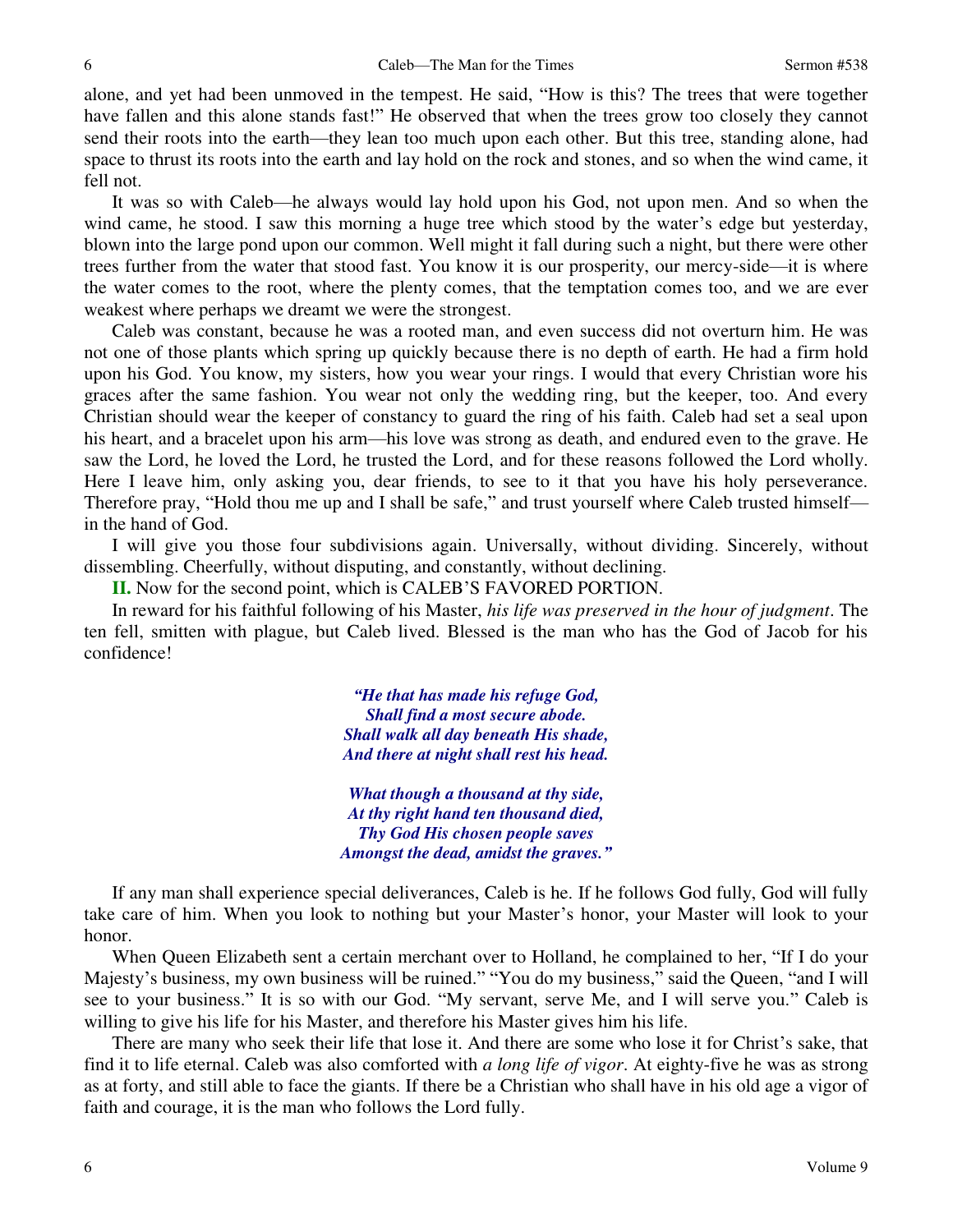I have in my mind's eye one who gave himself, while yet a young man, to his Master's cause. He has zealously served the church in his day and generation, and it is his privilege now to see the good of God's chosen. His heart is so glad at the sight of God's mercy that he is ready to say with Simeon, "Lord, now let your servant depart in peace, according to your word: for my eyes have seen your salvation." We gain our old saints from among those faithful young ones.

If ever we are to see among us noble veterans—champions of the age whose heads shall be crowned with grey hairs of honor—we must look for those who in the beginning of their days were hearty in their Master's cause, were universal in their obedience, thorough in their consecration to God. Experience, wisdom, grace, are the gifts of our Lord Jesus to those who walk with zeal and earnestness in His ways.

Again, Caleb received as his reward *great honor among his brethren*. He was at least twenty years older than any other man in the camp except Joshua. How the mothers would hold up their little children in their arms to look at Caleb as he walked down the street. "All died," the mothers would say, "all died in Israel's host, except that man who walks yonder with steadfast tread. All died, and their carcasses were buried in the wilderness, except that man and Joshua the son of Nun."

At their council he would be regarded with as much reverence as Nestor in the assemblies of the Greeks. In their camps he would stand like another Achilles in the midst of the armies of Lacedaemon. as king and sire he dwelt among men. As some mighty Alp lifts its head nearer to heaven than all its companions—its pure, snow-white head communing with celestial things—so this grey-headed old man must have seemed a towering summit in the midst of Israel's worthies, a grace-made prime minister of the people of Israel after Joshua himself had departed.

Well, brethren, such will God make of us if we give our hearts wholly to Him. I say, again, if we honor God, He will honor us. "They that honor me I will honor; they that despise me shall be lightly esteemed." Inconsistent professors, men and women who may be Christians, but who never enter thoroughly into the Lord's work—are never honored in the church. They must necessarily keep in the background. They are rather tolerated than admired. But warm-hearted spirits, zealous and full of life these are the men who stand like Joseph's sheaf in the midst of his brethren's sheaves which do obeisance unto it.

Again—and you will think this is a strange thing to say—Caleb had the distinguished reward of being *put upon the hardest service*. That is always the lot of the most faithful servant of God. There were three huge warriors in Mount Hebron. No one will undertake to kill them except our good old friend Caleb. These Anakims, with their six toes on each foot, and their six fingers on each hand, are to be upset and driven out. Who is to do it? If nobody else will offer himself, here is Caleb.

Nay, he does not merely allow himself to be sent upon the service, but he craves permission to be allowed to take the place, the reason being because it was the worst task of the war, and he panted to have the honor of it. Grand old man! Would God you had left many of your like behind you. If there is some pleasant thing to do for Christ, how we scramble after the service. But if there is a front place in the battle, "Oh, let brother So-and-so do it." Do you not notice the way most men decline the honor of special danger? "Our friend So-and-so is much better qualified for that. Let him take it."

If we were true heroes we should each of us contend which should undertake the most hopeless, the most difficult, and the most dangerous task. Who wins the honor? Why the man who leads the forlorn hope. But there are not many who will strive to have the privilege of going first. They are not quite so fond of being knocked off the ladder and sent headlong from the wall to have their brains knocked out on the ground—not quite so desirous of being blown to pieces by the batteries.

But truly, if we could rival even earthly soldiers in their bravery and self-sacrifice, it were well. Caleb had the distinguished honor of being permitted to lead the van against the gigantic Anakim. Follow the Lord fully, and the devil himself will be afraid of you. Keep close to your Lord, and defy all the fiends of hell.

Last Tuesday morning, when I left London to go to Worcester to preach, the fog was about as thick as I have ever seen it, but what did that matter? The engine had just to keep on the rails, stick fast to the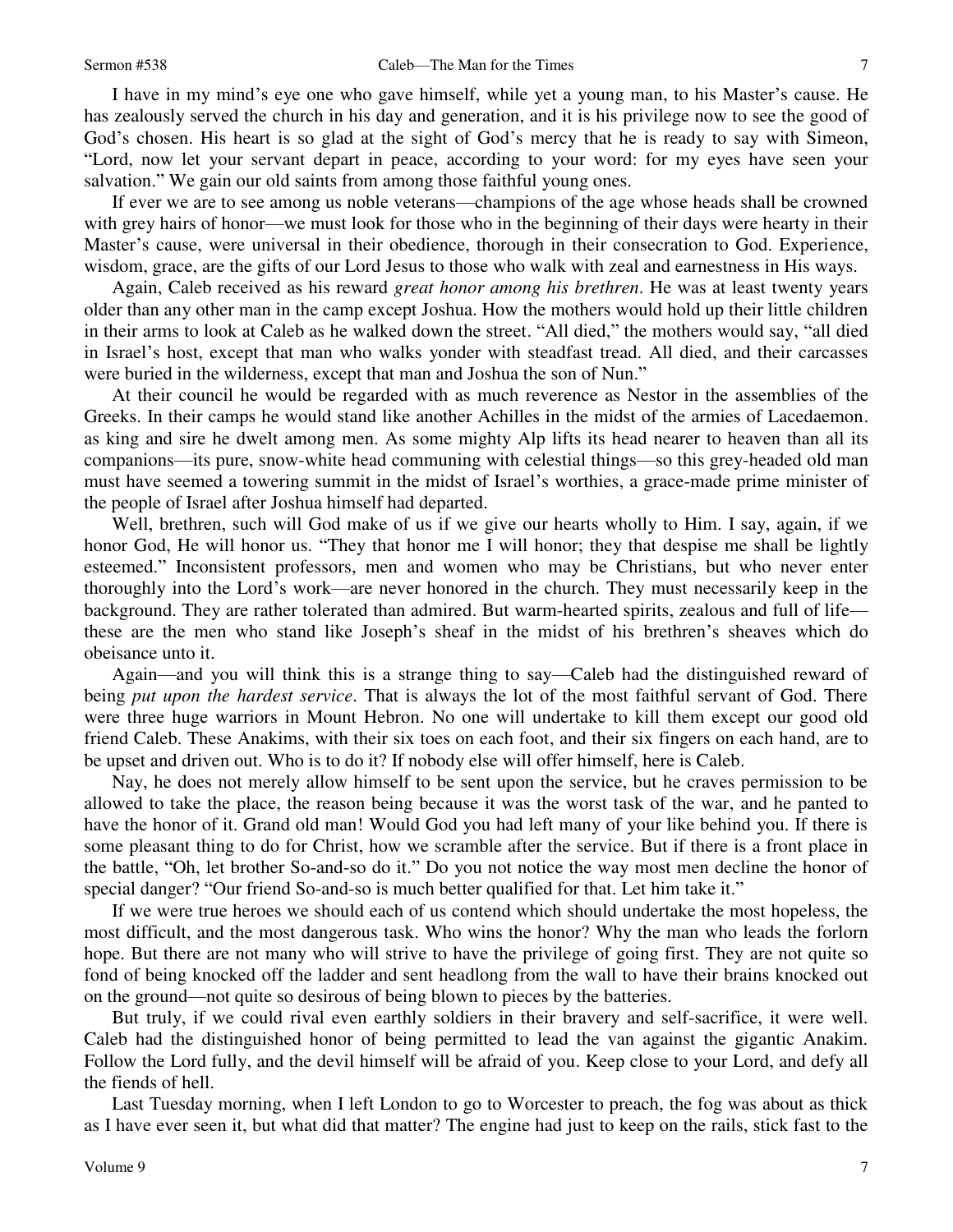metals and she was safe. There was no particular need of seeing, because the road was laid down. and when a Christian knows he is right, he may go straight on, fog or no fog. But when a man goes out of the road, then he may well pause, for he may be in a ditch, and no one knows how soon he may come to grief. Get your heart right and you are independent of weather. Get your soul right, and you may defy the sharpest arrow of the adversary. The Lord is with us, if we be with Him.

This grand old man in his later years had *the honor of enjoying what he had once seen*. He had only seen the land when he said, "We are able to take it." But others said, "No, no, no." Well, he lived not only to take it, but to enjoy it for himself. We get in some of our churches—I say nothing of mine just now—certain reverend old gentlemen who might as well have gone to heaven years ago, who if there is any enterprise to be undertaken, say, "Oh, no, no! It cannot be done." They sit down and figure away on a piece of paper with their pencil and say, "We have not enough money. It cannot be done."

Perhaps some youthful soldier of Christ in the army says, "It can be done. I am sure we can do it." But the good old man, having made up his mind never to walk by faith, stands to his watchword, "It is imprudent." That is the big word with which they try to knock out the brains of young Zeal, "imprudent, *imprudent!*<sup>"</sup> But thank God there are others of another sort, who though they grow grey, say, "Well, I do not know. I may be thought to be a boy in my old age, but I do believe that God will hear prayer, and that if it is God's work, we can do it." And the old man lays his hand on the young soldier's shoulder and bids him go on, and God be with him.

That is the kind of Caleb I like. May such men live to see the reward of their confidence. Indeed they shall see that God is true to their faith, and that He does reward those who dare to do difficult things in confidence in His name. I may be speaking to some people from the country. you have got a minister down there but he wants to do a little more good than you like him to do. Now mind what you think. Stand back. If you cannot help him, leave him alone. But I do pray you, on the other hand, endeavor to encourage him, cheer him on, for you will never win a Hebron for yourself or the church if you are always talking about the giants, and the difficulties, and the dangers. There are no difficulties to the man who has faith enough to overcome them.

To conclude this point, good old Caleb *left a blessing to his children*. He had many sons, but he fought for them, and carved out a portion for them all. And he had a daughter too, whom he promised to give to wife, you will remember, to anyone who would smite Kirjath-Sepher. He was a man of such a kind that he did not like to have a man for a son-in-law who could not fight as well as himself. He delighted to see valor in young people, and so he offered his daughter as a prize.

When he had given his daughter, she came to him and asked for a double blessing. She had the field, and a south country—she would have the land of springs—and he gave her the blessing of the upper and the nether springs. If there is any man who shall be able to leave his children the blessing of the upper and nether springs, it is the man who follows the Lord fully.

If I might envy any man, it would be the believer who from his youth up has walked through divine grace according to his Lord's commandments, and who is able, when his day comes, to scatter benedictions upon his rising sons and daughters, and leave them with godliness which has the blessing of this life and that which is to come. The blessing of the upper and the nether springs then was the reward of good old Caleb.

There are some of us who are young in years, members of this church, men and women, and we have before us, I hope, the opportunity, if God gives us grace, of becoming Calebs. And if the Lord should spare me as he spared Joshua, and spare you as he spared Caleb, we may yet, when our hairs are grey, do something still for the Lord our God, when those who fought the fight before us shall sleep among the clods of the valley. O, for the Holy Spirit within us, and the love of Jesus upon us, that we may be accepted in the Beloved.

**III.** And now, the last point of all—CALEB'S SECRET CHARACTER.

The Lord says of him, "Because he has another spirit with him." He had another spirit—not only a bold, generous, courageous, noble, and heroic spirit, but the Spirit and influence of God which thus